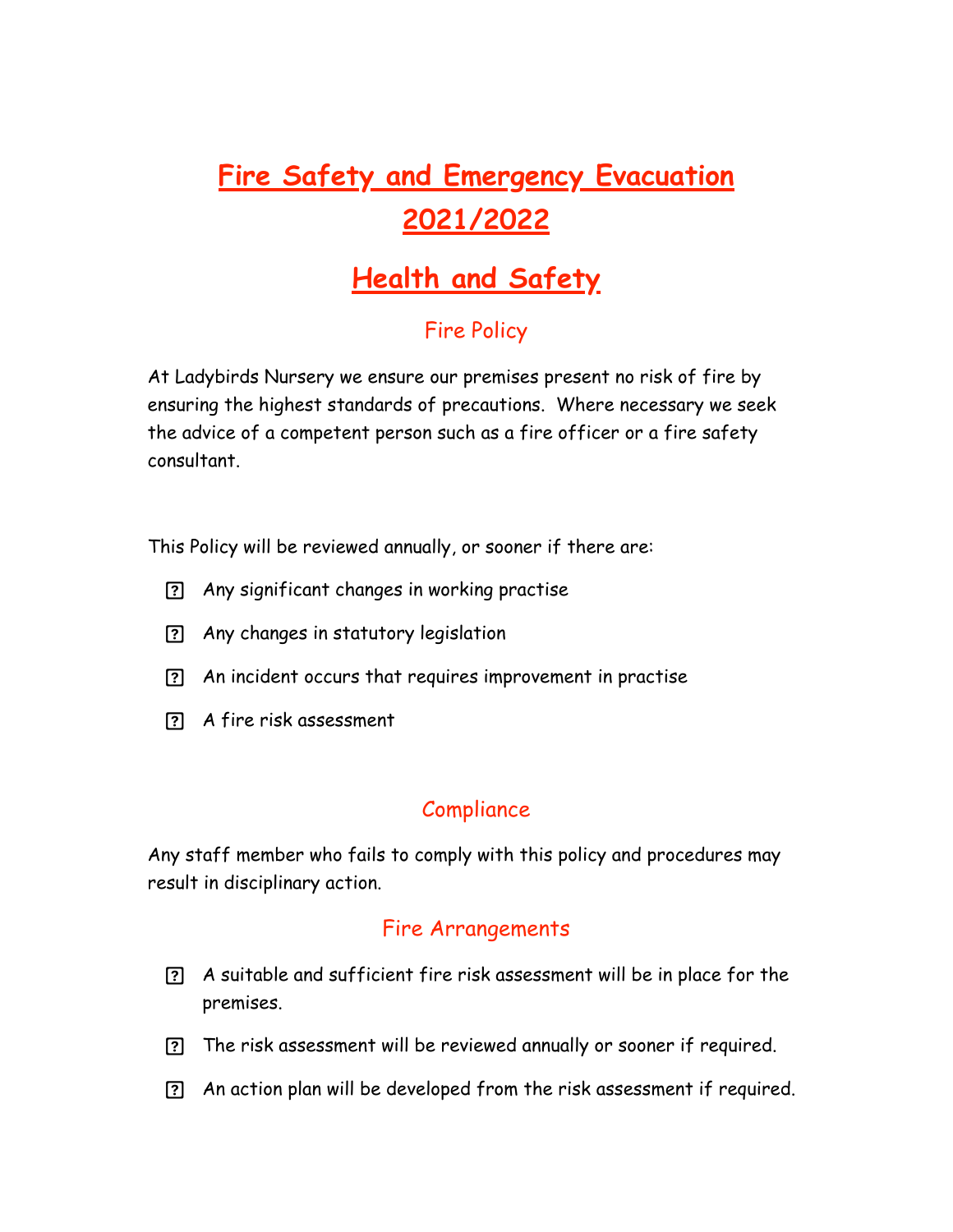### Fire Procedures

- Fire procedures will be displayed in the following areas:
- Baby Room
- Toddler Room
- Pre School Room
- Entrance Areas
- Walkways
- Baby Changing Area
- Kitchen
- Children's Toilets
- Staff Toilets
- Story Room
- Dining Room
- Office
- Staff Room

#### Fire Alarm System

The fire alarm service provider is called Rydaw Fire Protection.

The fire alarm and smoke detectors are maintained every 6 months. We receive a certificate of protection when the maintenance has been carried out.

The premises is fitted with a suitable and sufficient fire alarm system. The fire risk assessment will identify the location of the following devices: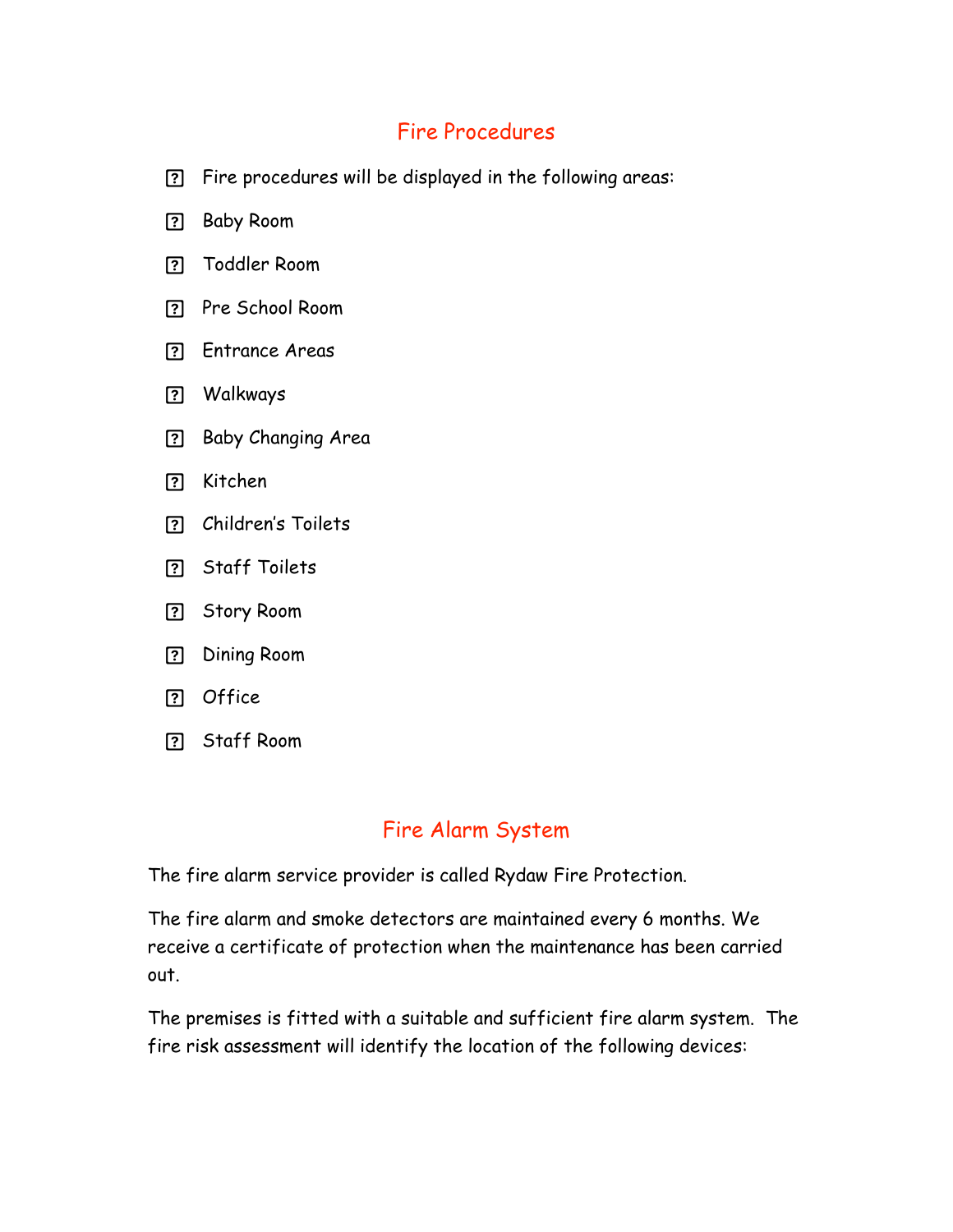- Fire Panel
- Smoke Detectors
- Heat Detectors
- P. Break Glass Points
- Emergency Lighting
- Sounders

The fire alarm call system will be a single alarm indicating a full evacuation.

#### Fire Doors

The building is fitted with suitable and sufficient fire doors.

The fire risk assessment will confirm the location of the fire doors and means of escape.

#### Emergency Lighting

The building is fitted with suitable and sufficient emergency lighting.

The fire risk assessments will confirm the location of the emergency lights.

The lighting will be checked by Rydaw Fire Protection.

#### Fire Fighting Equipment

The building is fitted with suitable and sufficient firefighting equipment.

The equipment is maintained by Fire Extinguisher Rentals Ltd, Bury.

#### Means of Escape

The building has suitable and sufficient means of escape in case of an emergency such as fire.

The means of escape has will be identified by appropriate signage.

The means of escape will be clear of obstructions.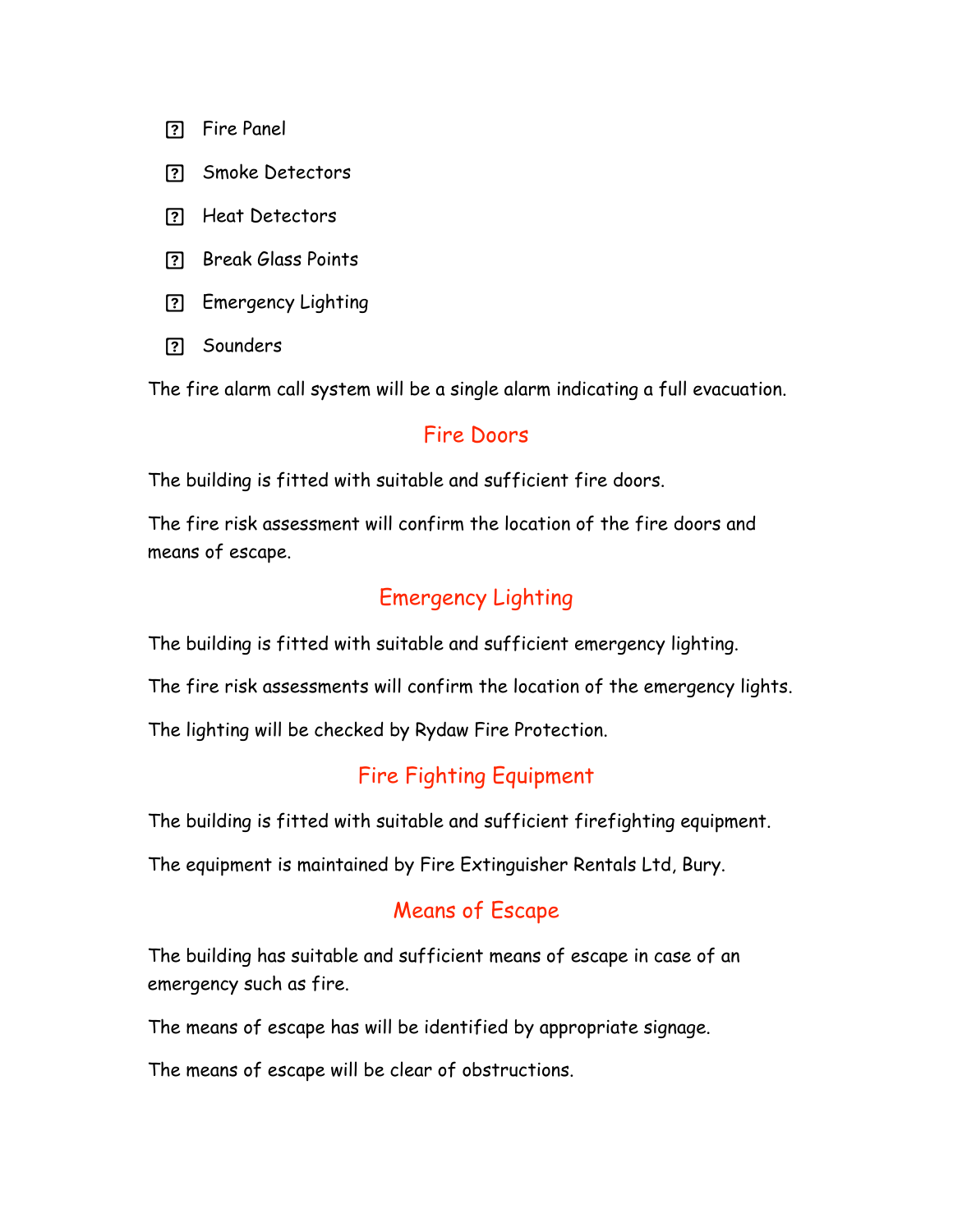## Disabled Staff, Parents, Volunteers, Students and Visitors

Under the disability discrimination act where staff, parents, students or volunteers have mobility issues, we require extra control measures to reduce the risk to them in a fire situation.

If the disabled person cannot readily exit the building, they must make their way to a predetermined location to be helped out of the building by a designated person.

## Grab Bags

All the rooms have their own 'Grab Bag' with torches, blankets, dummies, nappies and wipes in.

Evacuation Trolleys for Babies

We now have (April 2019) two evacuation trollies to be used to transport the babies away from the building should a fire warrant that we need to move away from the building.

#### Waste Arrangements

The building is cleared of all waste each night. The bins are located away from the building to minimise any potential risk of fire from arson.

### **Security**

Although security in the form of access control can potentially conflict with good fire evacuation procedures, security has a role to play in the reduction of persons entering the building who could potentially start a fire by accident or a premeditated intent.

### Attendance and Registers

The nursery has a system for logging all staff, visitors, students, volunteers and children into and out of the building. The signing in book for staff and visitors is located in the entrance hall. The children are signed in and out on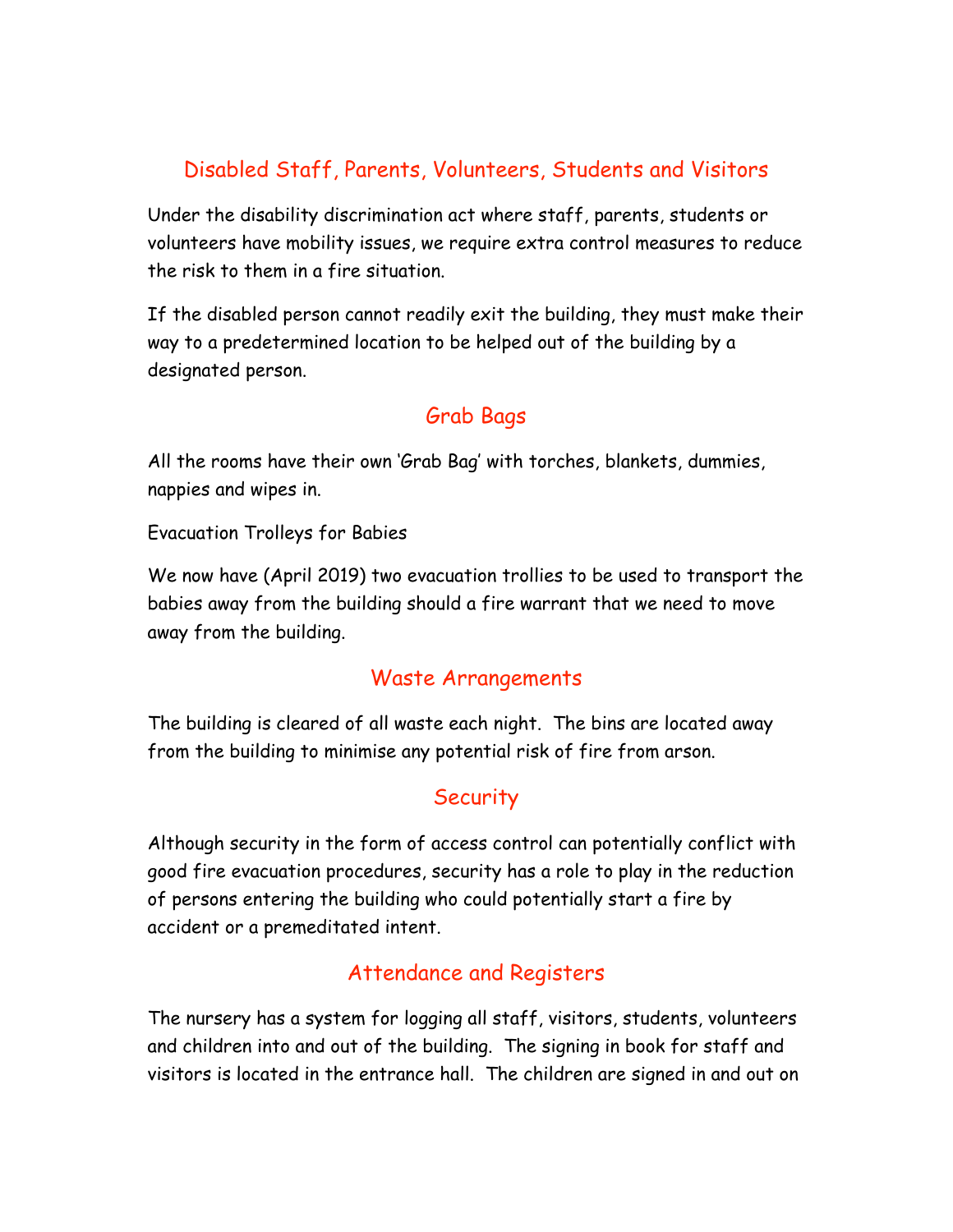the register in the rooms.

These records are used in the event of a fire drill or fire to make sure during role call everyone has left the building.

#### Fire Assemble Points

The building has two assembly points, the car park at the rear of the building and the grassed area to the front of the building. These are safe locations far enough away from the building soon as not to present a significant fire risk to persons at the point, but also close enough and accessible enough so as staff can reach it without difficulty.

## Building Alterations

When any alterations are planned, due consideration will be made in relation to any compromise to the fire control measures such as;

- Fire compartmentalisation
- Fire doors
- Fire alarm system
- Firefighting equipment
- Means of escape
- Ventilation
- Signage
- ? Security

#### Fire Drills

Fire drills are carried out monthly and undertaken across a selection of times. These drills are logged in the fire book. Any problems arising from the drill will be put on an action plan.

We have done a fire drill during sleep time.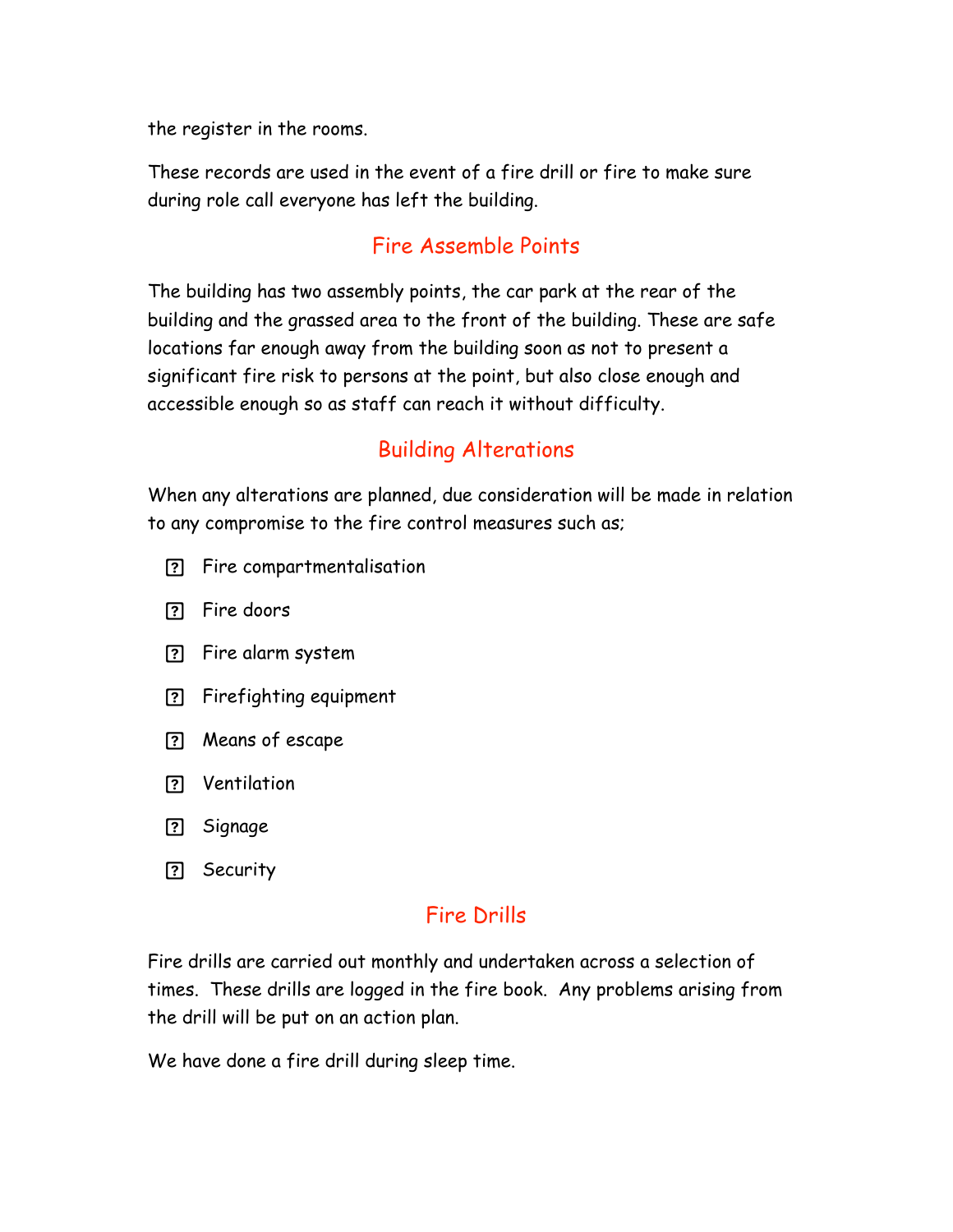## Roles and Responsibilities

It is the responsibility of the staff to sign children in and out daily.

It is the responsibility of the staff to ensure they sign themselves in and out of the building.

It is the responsibility of the staff to ensure children are escorted out of the building during a fire drill, and a real emergency, and that the roll call is taken immediately.

It is the responsibility of the manager/deputy to ensure fire drills are done monthly.

It is the responsibility of the manager/deputy to ensure the emergency contact numbers and mobile phone is taken out to contact parents.

It is the responsibility of the manager/deputy to arrange the maintenance of the fire alarm systems, emergency lighting, firefighting equipment and any other devices provided for fire safety

## Employees

All employees shall be responsible for becoming familiar with the relevant contents of this fire safety policy, and the day to day observations of fire safety.

All employees shall be responsible for raising the alarm in the event of a fire or suspected fire.

All employees shall be responsible for ensuring that the nursery is kept clear of rubbish build up, including cardboard and paper, particularly in and around fire escape routes and exits.

All employees shall be responsible for signing in and out in the signing in book to maintain an accurate record of their whereabouts.